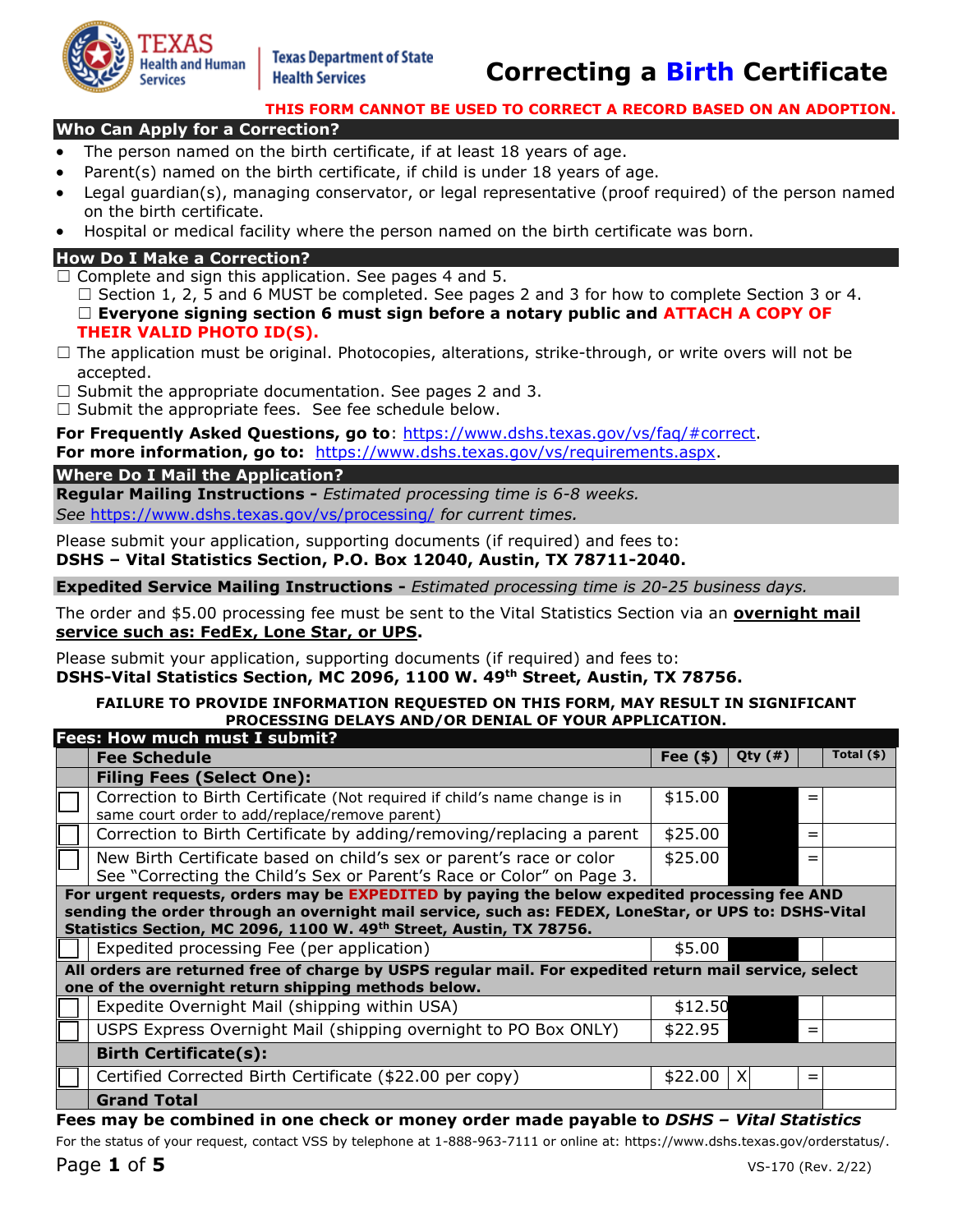#### **What type of correction are you requesting?**

A correction to a birth record may be filed to complete or correct a record that is incomplete or proved by satisfactory evidence to be inaccurate. You must complete pages 4 and 5 of this application and may need to provide a supporting document (See Box#1). **IF THE CHILD IS A MINOR AND BOTH PARENTS ARE ON THE BIRTH RECORD, BOTH PARENTS MUST SIGN SECTION 6,** unless otherwise specified in Box #1.

| <b>Box # 1: Document Checklist</b>                                                                                                                                                                      |                                                                         |  |  |  |  |  |
|---------------------------------------------------------------------------------------------------------------------------------------------------------------------------------------------------------|-------------------------------------------------------------------------|--|--|--|--|--|
| I want to                                                                                                                                                                                               | You will need one of the supporting<br>documents shown in Box # 2 below |  |  |  |  |  |
| Correct a hospital error before 1 <sup>st</sup> birthday                                                                                                                                                | No documentation required.                                              |  |  |  |  |  |
| (hospital must sign and submit application)                                                                                                                                                             |                                                                         |  |  |  |  |  |
| Correct an error or omission made by the hospital after child's 1 <sup>st</sup><br>birthdav                                                                                                             | $1$ or $2$                                                              |  |  |  |  |  |
| Add or correct child's first or middle name, BEFORE child's 1 <sup>st</sup> birthday<br>Examples: Cindie to Cindy or "no name" to Kathie                                                                | No documentation required                                               |  |  |  |  |  |
| Add or correct child's first or middle name, AFTER child's 1 <sup>st</sup> birthday<br>Examples: Ann to Anne or Merie to Marie or "no name" to Ryan                                                     | 1, 2, 3, 4, 5, 6, 7, 8, or 9                                            |  |  |  |  |  |
| Correct spelling of child's last name (all documents must be dated<br>PRIOR to birth of child unless providing a court order)<br><b>Example: Martines to Martinez</b>                                   | 5, 10, 11, 12, 13, or 14                                                |  |  |  |  |  |
| Correct child's date of birth, place of birth, time of birth or sex                                                                                                                                     | 1, 2, or 5                                                              |  |  |  |  |  |
| Correct child's sex after medical/surgical sex change                                                                                                                                                   | 5                                                                       |  |  |  |  |  |
| Correct parent's information<br>(parent must be currently listed on the birth certificate)                                                                                                              | 5, 10, 11, 12, 13, or 14                                                |  |  |  |  |  |
| Correct mother's residence address at the time of the child's birth                                                                                                                                     | 1, 2, or 5                                                              |  |  |  |  |  |
| Adding a parent AND the parents were married BEFORE the child was<br>born (Both parents must sign Section 6 of this application in the<br>presence of a notary. A Hospital Representative cannot apply) | 12                                                                      |  |  |  |  |  |
| Change First, Middle, Last name Example: Martinez to Brown                                                                                                                                              | 5                                                                       |  |  |  |  |  |
| Remove information from birth record                                                                                                                                                                    | 5                                                                       |  |  |  |  |  |
| Add/remove/replace a parent (A Hospital Representative cannot apply<br>for this correction)                                                                                                             | See page 3, "Adding, Removing, or<br>Replacing a Parent's Name"         |  |  |  |  |  |
| <b>Suggested Supporting Documents:</b>                                                                                                                                                                  |                                                                         |  |  |  |  |  |

Documents must be **original certified copies (no photocopies)** on official letterhead or with an original certification or seal unless otherwise specified below. Foreign documents, including notaries, must have an apostille or legalization from the Foreign Country where the document was issued. **All supporting documents must match the requested correction(s) exactly and cannot be altered.** 

If an acceptable supporting document cannot be obtained, a *court order* to correct the information must be submitted. If an item has already been amended once, a *court order* is required to amend the same item again.

| Hospital or medical record at birth (admission/discharge or worksheet)<br>Letter from Hospital or medical facility at birth explaining correction needed<br>2<br>3<br>Baptismal certificate - Must be within first 5 years of birth<br>Numident printout from the Social Security Administration (SSA). Issued by the SSA, PO BOX 33022,<br>4<br>Baltimore, MD 21290-3022. Contact SSA at 410-965-1727 for fees and more information.<br>A certified copy of a court order affecting information shown on the birth certificate. Include all pages with<br>5.<br>judge's signature and seal of the court.<br>Elementary school record - Must be signed by custodian of school records based on earliest attendance.<br>6<br>7<br>Federal census record<br>8<br>School census record<br>9<br>Armed forces discharge papers (form DD 214) - Photocopy accepted<br>10 <sup>°</sup><br>Birth certificate(s) of child's parent(s)<br>11<br>Birth certificate of child's older brother or sister<br>12<br>Certified copy of Parent's Marriage license<br>Parent's Naturalization Certificate (must include name change) Call the Immigration and Naturalization Service<br>13<br>(ICE) at 800-375-5283 to obtain information on how to secure this document.<br>Photocopy of Parent's domestic passport or Parent's foreign passport with U.S. Visa<br>14 | <b>Box # 2: Supporting Documents</b> |
|-----------------------------------------------------------------------------------------------------------------------------------------------------------------------------------------------------------------------------------------------------------------------------------------------------------------------------------------------------------------------------------------------------------------------------------------------------------------------------------------------------------------------------------------------------------------------------------------------------------------------------------------------------------------------------------------------------------------------------------------------------------------------------------------------------------------------------------------------------------------------------------------------------------------------------------------------------------------------------------------------------------------------------------------------------------------------------------------------------------------------------------------------------------------------------------------------------------------------------------------------------------------------------------------------------------------------------------------------------|--------------------------------------|
|                                                                                                                                                                                                                                                                                                                                                                                                                                                                                                                                                                                                                                                                                                                                                                                                                                                                                                                                                                                                                                                                                                                                                                                                                                                                                                                                                     |                                      |
|                                                                                                                                                                                                                                                                                                                                                                                                                                                                                                                                                                                                                                                                                                                                                                                                                                                                                                                                                                                                                                                                                                                                                                                                                                                                                                                                                     |                                      |
|                                                                                                                                                                                                                                                                                                                                                                                                                                                                                                                                                                                                                                                                                                                                                                                                                                                                                                                                                                                                                                                                                                                                                                                                                                                                                                                                                     |                                      |
|                                                                                                                                                                                                                                                                                                                                                                                                                                                                                                                                                                                                                                                                                                                                                                                                                                                                                                                                                                                                                                                                                                                                                                                                                                                                                                                                                     |                                      |
|                                                                                                                                                                                                                                                                                                                                                                                                                                                                                                                                                                                                                                                                                                                                                                                                                                                                                                                                                                                                                                                                                                                                                                                                                                                                                                                                                     |                                      |
|                                                                                                                                                                                                                                                                                                                                                                                                                                                                                                                                                                                                                                                                                                                                                                                                                                                                                                                                                                                                                                                                                                                                                                                                                                                                                                                                                     |                                      |
|                                                                                                                                                                                                                                                                                                                                                                                                                                                                                                                                                                                                                                                                                                                                                                                                                                                                                                                                                                                                                                                                                                                                                                                                                                                                                                                                                     |                                      |
|                                                                                                                                                                                                                                                                                                                                                                                                                                                                                                                                                                                                                                                                                                                                                                                                                                                                                                                                                                                                                                                                                                                                                                                                                                                                                                                                                     |                                      |
|                                                                                                                                                                                                                                                                                                                                                                                                                                                                                                                                                                                                                                                                                                                                                                                                                                                                                                                                                                                                                                                                                                                                                                                                                                                                                                                                                     |                                      |
|                                                                                                                                                                                                                                                                                                                                                                                                                                                                                                                                                                                                                                                                                                                                                                                                                                                                                                                                                                                                                                                                                                                                                                                                                                                                                                                                                     |                                      |
|                                                                                                                                                                                                                                                                                                                                                                                                                                                                                                                                                                                                                                                                                                                                                                                                                                                                                                                                                                                                                                                                                                                                                                                                                                                                                                                                                     |                                      |
|                                                                                                                                                                                                                                                                                                                                                                                                                                                                                                                                                                                                                                                                                                                                                                                                                                                                                                                                                                                                                                                                                                                                                                                                                                                                                                                                                     |                                      |
|                                                                                                                                                                                                                                                                                                                                                                                                                                                                                                                                                                                                                                                                                                                                                                                                                                                                                                                                                                                                                                                                                                                                                                                                                                                                                                                                                     |                                      |
|                                                                                                                                                                                                                                                                                                                                                                                                                                                                                                                                                                                                                                                                                                                                                                                                                                                                                                                                                                                                                                                                                                                                                                                                                                                                                                                                                     |                                      |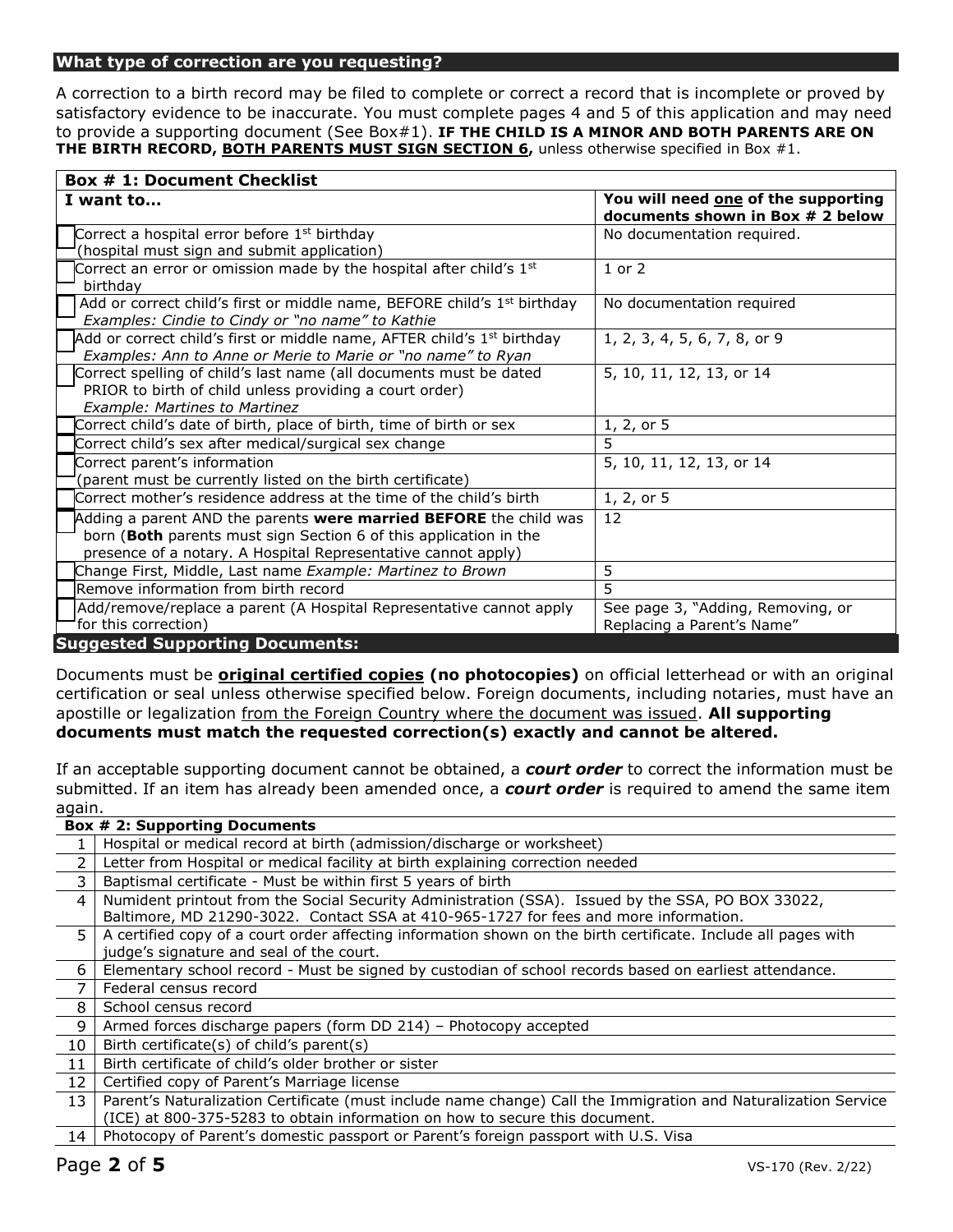### **Adding, Removing or Replacing a Parent's Name**

A new birth certificate may be filed based on parentage to Add, Remove or Replace a parent on the birth certificate. Complete Sections 1,2,**4**,5 and 6 of this application (pages 4 and 5). In addition, **one** of five types of documentation must be presented as evidence to file the new birth certificate:

- 1. A certified copy of the certificate of marriage of the parents;
- 2. A copy of the Acknowledgment of Paternity (VS-159.1) filed with the Vital Statistics Section;
- 3. A certified copy of the court decree establishing parentage;
- 4. A copy of the Acknowledgment of Paternity Rescission (VS 158) filed with the Vital Statistics Section; or,
- 5. A gestational agreement.

| Box # 3: Adding, Removing or Replacing a parent's name                                                                                                                           |                                                                                                                                                                                                           |  |  |  |  |  |
|----------------------------------------------------------------------------------------------------------------------------------------------------------------------------------|-----------------------------------------------------------------------------------------------------------------------------------------------------------------------------------------------------------|--|--|--|--|--|
| I am/We are                                                                                                                                                                      | You need to complete this application and                                                                                                                                                                 |  |  |  |  |  |
| A mother not married during pregnancy and<br>not married now and wants to add a father<br>Or                                                                                     | $(1)$ <b>Both</b> parents sign Section 6 of this application in<br>the presence of a notary; and,<br>(2) Complete an Acknowledgement of Paternity (Visit<br>the Office of the Attorney General, Paternity |  |  |  |  |  |
| A mother married within 300 days prior to the<br>birth of the child and wants to add a biological<br>parent who is not the spouse                                                | Opportunity Program at<br>https://www.texasattorneygeneral.gov/cs/establishing-<br>paternity)                                                                                                             |  |  |  |  |  |
| A mother not married during pregnancy but is<br>now married to the parent                                                                                                        | $(1)$ <b>Both</b> parents sign Section 6 of this application in<br>the presence of a notary; and,<br>(2) Provide a certified copy of your marriage license                                                |  |  |  |  |  |
| A parent with a court order establishing<br>parentage / removing parent (only corrections<br>ordered in the court order will be completed)<br>Or                                 | $(1)$ <b>One</b> parent signs Section 6 of this application in<br>the presence of a notary; and,<br>(2) Provide a certified copy of the entire court order<br>(all pages) signed by a judge               |  |  |  |  |  |
| Parents with a gestational agreement<br>Parents who have signed a State of Texas<br>Acknowledgment of Paternity (VS 159.1)                                                       | (1) Both parents sign Section 6 of this application in<br>the presence of a notary; and,<br>(2) Provide a copy of the signed Acknowledgement of<br>Paternity (VS-159.1).                                  |  |  |  |  |  |
| A parent who has an Acknowledgement of<br>Paternity Rescission (VS 158) filed with the Vital<br>Statistics Section and wants to remove their<br>name from the birth certificate* | $(1)$ One parent signs Section 6 of this application in<br>the presence of a notary; and,<br>(2) Provide a copy of the signed Acknowledgement of<br>Paternity Rescission (VS-158).                        |  |  |  |  |  |

**Certified documents submitted will be retained by VSS and placed in a sealed file. A court order is required to unseal a file. Parents should keep copies of certified documents for their records and future use before sending them to VSS.** 

 **request a certified copy of the child's newly corrected birth certificate. \* Once a parent is removed from the birth certificate, they are no longer a qualified applicant to**

## **Correcting the Child's Sex or the Parent's Race or Color**

A new birth certificate may be filed that incorporates the corrected sex of the person named on the birth certificate. It may also be filed on older records to remove the parent(s) "race or color". The filing fee to create a new birth certificate is \$25.00. Complete Section 3 and check the bottom box requesting a new birth certificate be filed. If the bottom box on Section 3 is not checked, the correction will be attached to the original record as an addendum (\$15.00 filing fee required).

## **Reviewing the certified copy of the amended birth record**

Once the amendment has been filed, the certified copy of the birth certificate will describe the corrections made below the image of the original birth record.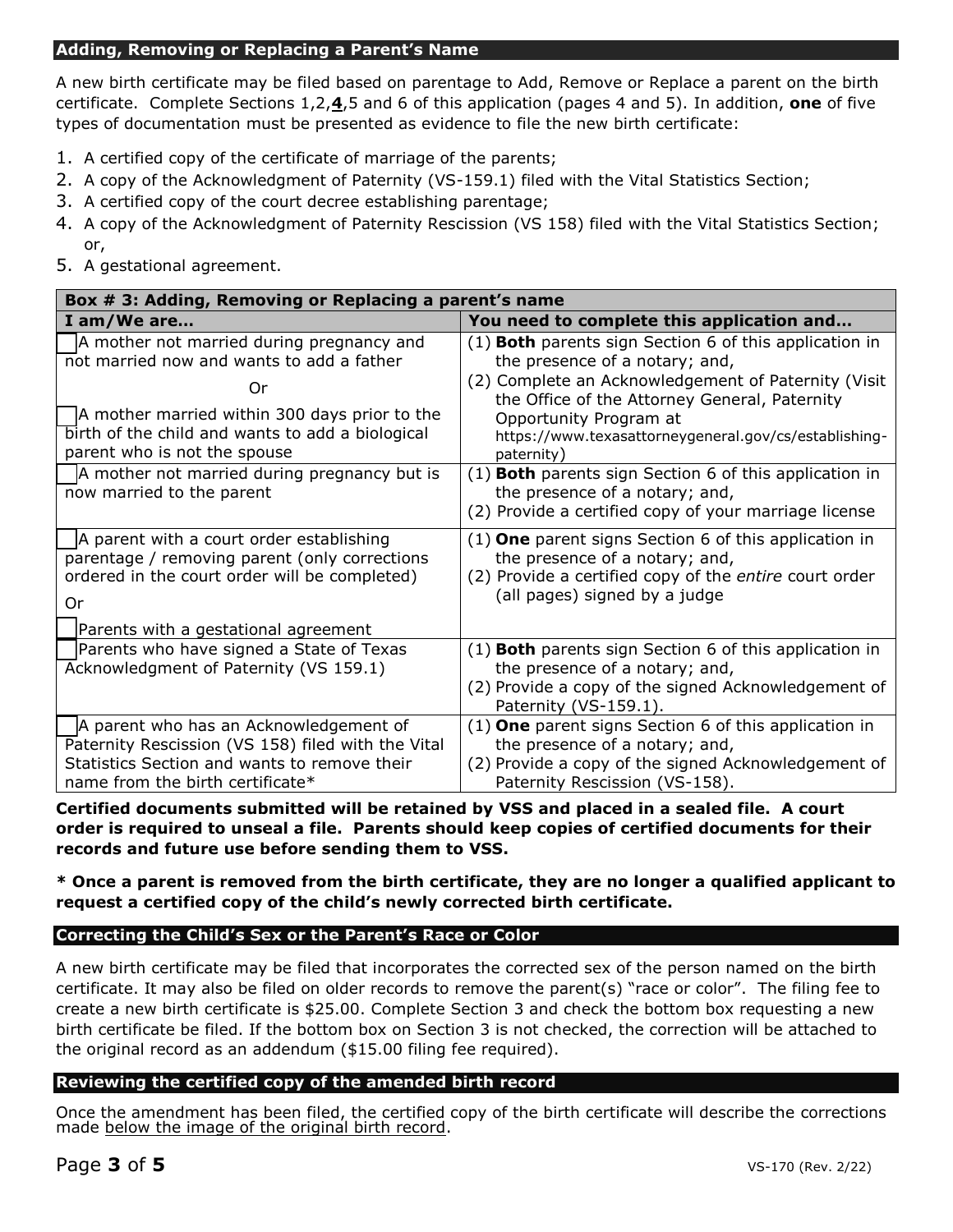

<sup>~</sup>TEXAS ,,\_ ....... .,, Heal!h and Human I **Texas Departm. ent** of **State**  ~ -:; Services **Health Services** 

**IMPORTANT:** Photocopies, alterations, strike-through, or write-overs in Section 1 through 6 will not be accepted. Please use a new application if you make a mistake.

## **Birth Certificate Correction Application**

Type or Print (please use blue or black ink ONLY) Type or Print Remittance No.

## **Section 1: What is Your Name? (Applicant's Information)**

Name (First, Middle, Last):

Address (**Mailing** Address, City, State, Zip):

Email Address: Telephone # (daytime)  $($ 

| Your relationship to Person named on the birth certificate: □Parent □Self □Hospital Representative   |  |  |
|------------------------------------------------------------------------------------------------------|--|--|
| $\Box$ Legal guardian(s) or Managing Conservator $\Box$ Legal Representative (proof required)        |  |  |
| >>>>>>> <b>A COPY OF THE APPLICANT'S VALID PHOTO ID MUST BE ATTACHED&lt;&lt;&lt;&lt;&lt;&lt;&lt;</b> |  |  |

### **Section 2: Birth Certificate Information Enter information as it appears on the current birth certificate (before corrections).**

| Birth Certificate Number, if known:                 |                                                     |            |      |              |  |
|-----------------------------------------------------|-----------------------------------------------------|------------|------|--------------|--|
| Child's First Name:                                 |                                                     | Last Name: |      |              |  |
|                                                     |                                                     |            |      |              |  |
| Date of Birth:                                      |                                                     |            | Sex: |              |  |
| Place of Birth (City or town)                       | (County)<br>(State)                                 |            |      | <b>TEXAS</b> |  |
| Full Maiden Name (First, Middle, Last) of Parent 1: | Full Maiden Name (First, Middle, Last) of Parent 2: |            |      |              |  |

## *Example: Child's First Name* | Not Shown  $\vert$  **Tara** | Tara  $\vert$ **Section 3: What do you want to correct? If you are adding, removing or replacing a parent, complete Section 4.**  List items to be added, corrected or removed What is on the birth certificate now? What should the birth certificate say? *Example: Date of Birth August 2, 2010 August 12, 2010*

If you have a certified court order granting a name change only (not changing parentage), complete the information below.

|                           | First Name: | Middle Name: | Last Name: |
|---------------------------|-------------|--------------|------------|
| Court Ordered Name Change |             |              |            |
| .<br>___                  | __<br>___   | ____         | ___        |

 correction to the child's sex or remove the parent's race or color. Check box (if applicable):  $\Box$  We are/I am requesting a new birth certificate be filed to incorporate the